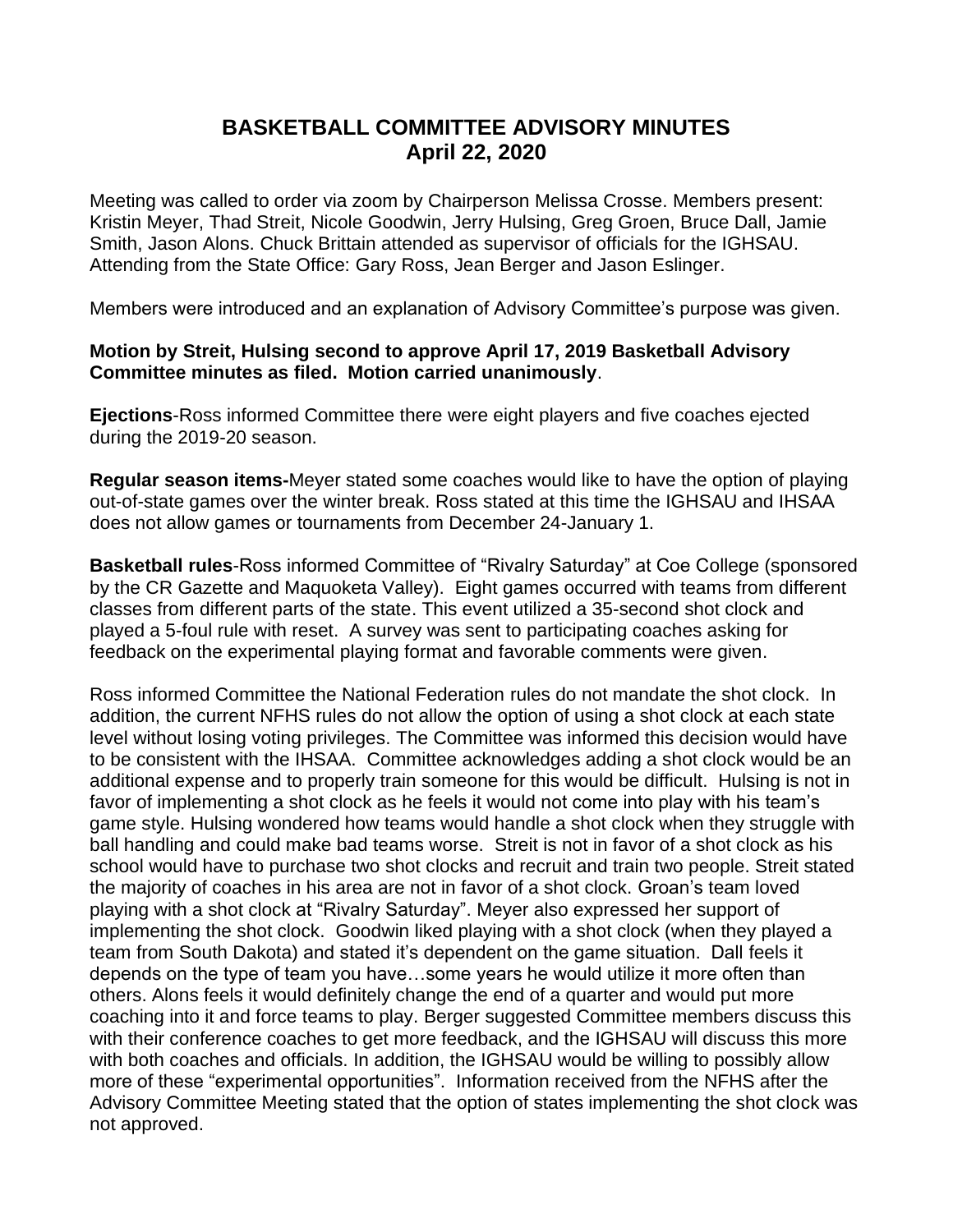Committee was in favor of implementing the 5-foul reset rule. Management will visit with the IHSAA on whether this implementation of the 5-foul reset rule at the end of each quarter would be dependent upon having the shot clock or if this could be implemented without the shot clock.

Committee discussed the possibility of implementing playing with 18-minute halves. Meyer stated her team has played out-of-state and prefers 18-minute halves. Meyer felt her players did not miss having the quarter break, allowed for more substitutions and gave more time on the clock. Meyer feels the increase in minutes could potentially increase the amount of playing time per game for players, which could also increase participation.

**Post-season film exchange**-Groen asked about coaches' post-season film exchange and suggested using Hudl. The 5A coaches currently use Hudl and all concur it works very well. Most Committee members currently use Hudl, so if mandated, it should be a smooth transition. Hulsing stated an area school does not purchase HUDL as they share in football, so the cost would be too great for just one sport. The cost of Hudl is a barrier for some schools. Ross suggested to place this topic on a survey to see the number of schools who utilize Hudl and the reason behind not using it. After discussion **Dall motions that HUDL (in a pool) be mandated for all schools. Streit second and unanimously approved.** Groen stated his conference requires film be inputted by noon the next day. Committee agrees to this suggested deadline. Management will work on communication with coaches and ADs on process to implement if incorporated.

**Officials/coaches/captains meeting**-The pre-game conference with coaches and team captains was discussed. Currently the head coach and team captain(s) meet in front of the scorer's table at some point during warm-ups. Alons feels this is a congested area and could be moved to the center circle. Also discussed if coaches need to be included in this meeting. Brittain feels this gives officials a good rapport with team captains. Streit agrees the scorer's table is a congested area and feels the coaches are not needed in the meeting. Currently officials greet team captains, ask coaches if players are properly equipped, discuss any gym issues and ask for the administrator in charge. Suggestion was made the captains (only) and officials meet in the center circle, followed by officials walking over to each coach for introduction and to ask for concerns. Also discussed having the pre-game conference at a consistent time. Committee felt the pre-game conference could be done prior to warm-ups so not to disrupt the flow of warm-ups. Brittain shared similar discussion that occurred with the Boys' Basketball Advisory Committee. Following the two meetings, Brittain recommended that the current Coach/Athlete/Official pre-game meeting to occur at the 12-minute mark of the warm-up period.

**Officials' game film review**-Alons asked about a consistent protocol for officials obtaining game film to help them improve their game. Committee feels it is admissible for officials to contact coaches for their Hudl link so they can view their game. In the pre-season meeting/memorandum the IGHSAU will inform coaches officials may be contacting them for their Hudl link and reasons behind this.

**Post-season**-Committee was asked if the highest remaining seed in classes 1A-3A should host their regional final. Committee concurs some 1A, 2A and possibly 3A schools may not meet the minimum seating requirements to host a regional final. Ross informed Committee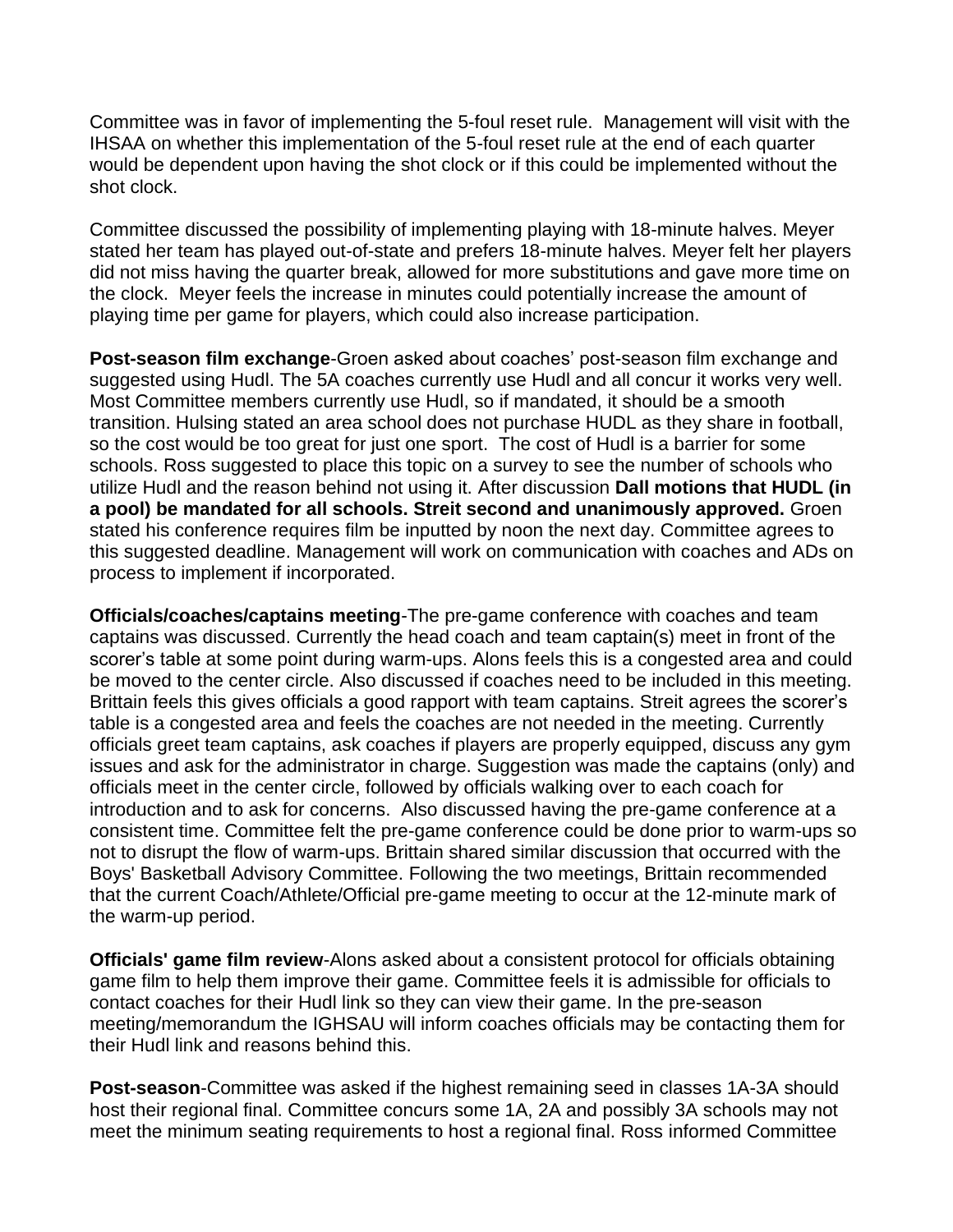the IGHSAU look at ratings, geography, and seating capacity when establishing pairings. Streit feels seating capacity is extremely important. Crosse feels a neutral site can make for a fun atmosphere. Smith feels the higher seed should be rewarded with hosting throughout the tournament. Meyer wondered if it would be beneficial to eliminate the neutral site as it would be better for one team to host at home. Goodwin feels a neutral site is good, as long as they know ahead of time to set up workers. Brittain stated neutral sites work great from an officiating standpoint. Ross stated the difficulty behind securing neutral sites when a neutral team is still playing (boys or girls). Committee supports the current process of splitting power teams and feels the pairings process is preferred. Classes 4A and 5A will continue to play regional games at the higher seeded site. Whenever possible, Classes 1A, 2A, and 3A will play at the higher seeded site (unless distance or seating capacity requires a move), and regional finals (1A, 2A, 3A) will remain at neutral sites.

Playing double-headers was discussed, but Ross stated most prefer a single game due to time schedule and more schools being able to host.

Committee discussed Saturday starting times. This year an earlier start time of 5:00 p.m. was allowed as opposed to the 7 p.m. start time in previous years. Meyer prefers the earlier starting time – spectators get home earlier and it makes for an early evening. Dall and Smith concur. Cross stated with district wrestling the same day she is usually able to make it to both, but understands not every school is able to. Committee agrees to leave game times at 5:00 if possible. Management will look at different pros and cons and make a decision regarding the starting times for the Saturday games.

Moving the 1A and 2A Regional finals to Wednesday opened up a lot of facilities for regional final games and didn't force teams to practice on Sunday prior to the regional final. Goodwin felt there were great crowds and liked playing on Wednesday. Streit liked the extra time between semi-finals and finals.

Committee briefly discussed the release date of regional games. The only concern from a couple schools with a later release date is the difficulty in scheduling workers for host schools. The majority concur that schools plan for hosting these rounds in advance. Everyone concur the current release date is preferred.

**State tournament feedback**-Committee was asked for feedback regarding their state tournament experience. Dall stated advancing the team on the court and cutting down the net was a great addition. Crosse felt the player videos was fun for communities to watch. Groen feels the players' corner is a great place for teams to hang out between games. Everyone concur it was a great experience.

Committee was asked for feedback regarding non-participating teams coming to watch the tournament. Meyer wondered if the IGHSAU would allow some teams (both junior high and high school) discounted tickets to come watch. Coaches stated it is usually unexcused absences, coaches taking personal days and no bussing that is making it difficult for some teams to come watch. Committee feels making the tournament an educational experience (coaches forum, field trip) would help. Ross informed Committee the IGHSAU is already working on ideas for an educational experience at the Hall of Pride. All coaches acknowledge bringing teams to watch games adds incentive for their players to make it to state. Management will continue to look at ways in which students and coaches can be given